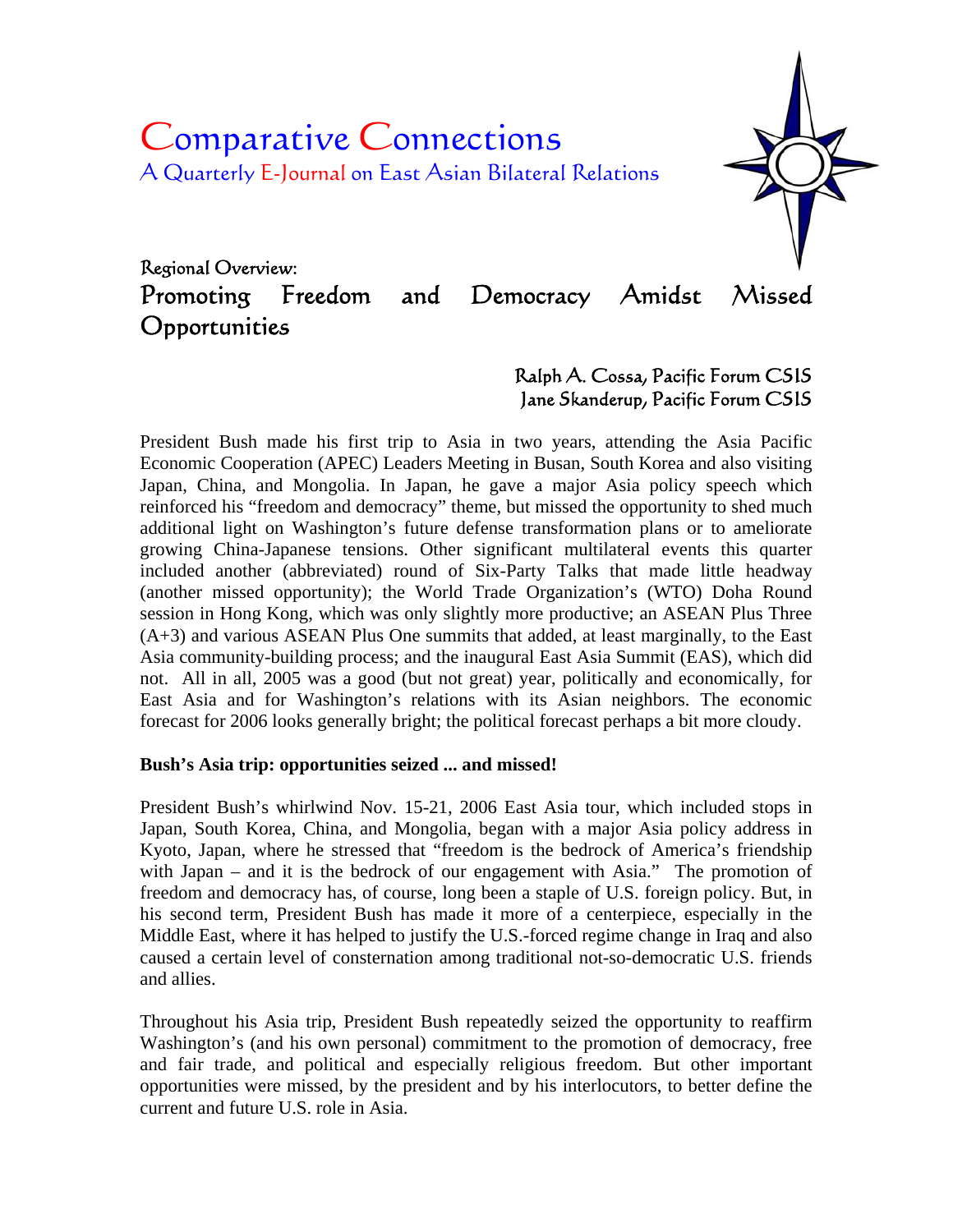**Prosperity begets freedom begets prosperity.** During his Nov. 16 Kyoto address, President Bush identified freedom as "the basis of our growing ties to other nations in the region and ... the destiny of every man, woman, and child from New Zealand to the Korean Peninsula." Citing the examples of Japan, South Korea, and Taiwan, he noted that "freedom is an outgrowth of economic prosperity," and that the "best opportunity to spread the freedom that comes from economic prosperity is through free and fair trade." He cited Myanmar and North Korea as two examples of states "whose leaders have refused to take even the first steps to freedom." Beijing got off easier; Bush cited China as among those states that "have taken some steps toward freedom – but they have not yet completed the journey."

In noting that Taiwan had "moved from repression to democracy as it liberalized its economy," he reinforced the theme that Taipei's transition to democracy could provide a useful model for Beijing: "By embracing freedom at all levels," Bush noted, Taiwan had "created a free and democratic Chinese society."

While Beijing took some offense at Bush's report card and his citing of Taiwan as an example, there was much in the speech, and in his subsequent visit to Beijing – where his pro-Taiwan democracy remarks were not publicly repeated – that should have been reassuring to China.

**Cross-Strait policy unchanged.** In Kyoto, and again in Beijing, President Bush praised current and past Chinese leaders for their initial steps down the road toward greater economic and political reform and expressed appreciation for China's "important role" in pursuing the denuclearization of the Korean Peninsula. He reaffirmed that America's "'one China' policy remains unchanged" and that "there should be no unilateral attempts to change the status quo by either side."

In a pre-trip interview with *Phoenix TV*, he went even further, stating that "we do not support independence" and that he was "optimistic there will be a peaceful resolution because I have seen cross-Straits discussions starting to take place." Unfortunately, this dialogue has primarily been between Beijing and the leaders of Taiwan's opposition parties; President Bush missed the opportunity to stress the need for direct dialogue between Beijing and the democratically elected leadership in Taiwan, without whom there can be no peaceful resolution.

**U.S.-China relations remain "complex."** One major criticism of the Bush administration has been its "mixed signals" toward Beijing: the accusation that, during Bush's first term, there were two China policies, one pursued by State Department "internationalists" and the other by the Pentagon and administration "neocons." In an attempt to overcome this perception, Deputy Secretary of State Robert Zoellick, in New York in September, gave what was described as the definitive description of the Bush administration's second-term approach toward China, calling on Beijing to be "a responsible stakeholder in the international system." Rather than reinforce or expand upon this concept, as many anticipated (or hoped), President Bush never publically repeated the "responsible stakeholder" phrase, causing many in Asia to again question if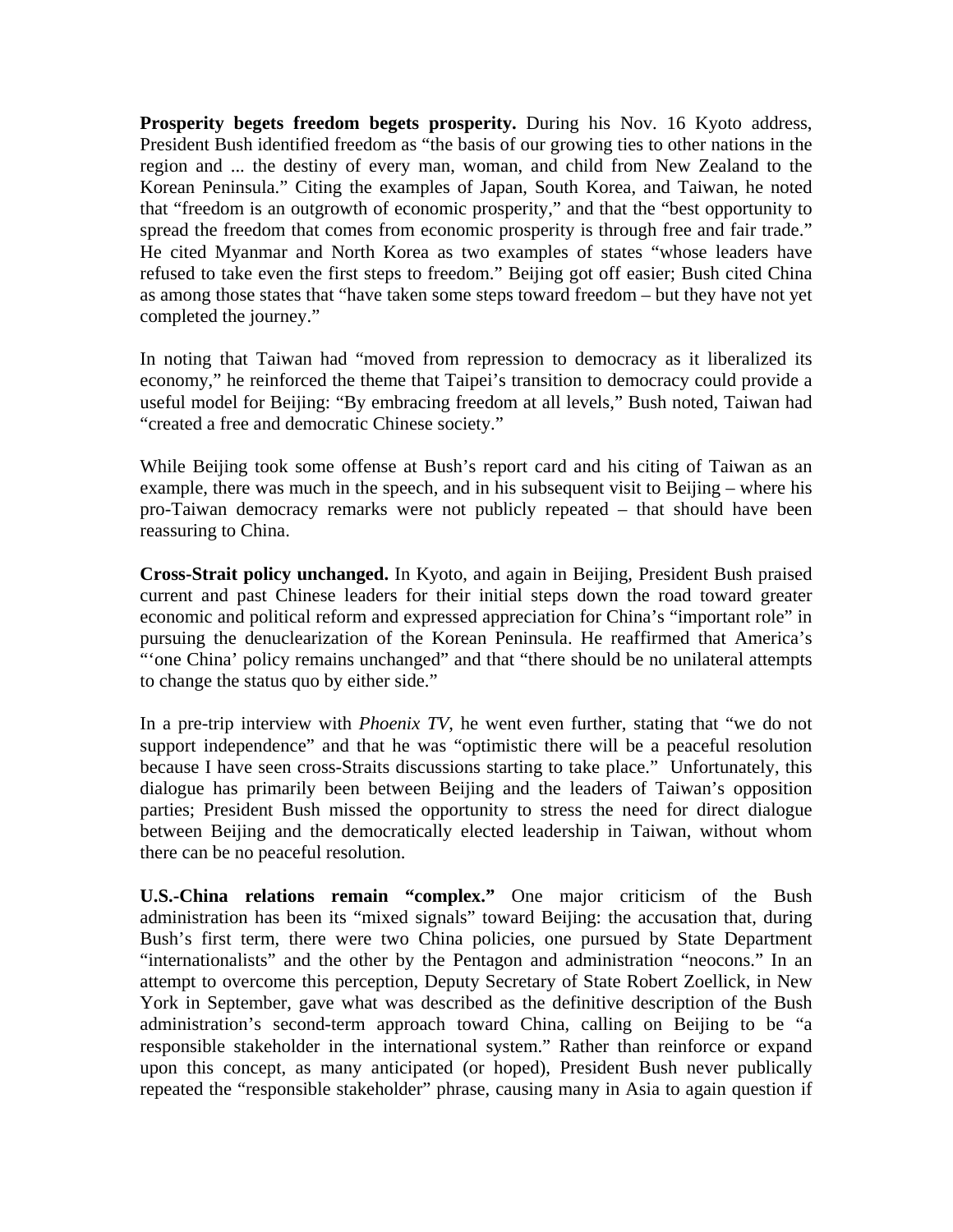Zoellick was merely speaking for the State Department – or perhaps just for himself, since his boss, Secretary of State Condoleezza Rice, has likewise failed to use this terminology.

In fairness, Bush's senior Asia policy advisor on the National Security Council, Dr. Michael Green, did use the term in briefing reporters during the trip and many of the major points made in Zoellick's speech (although not the "responsible stakeholder" phrase) were repeated by Donald Rumsfeld during his long-awaited first trip to China as defense secretary in mid-Oct. The term also reportedly came up in private conversations with Chinese officials. While the press had made much of the fact that the term "stakeholder" does not easily translate into Chinese, specialists like Bonnie Glaser argue persuasively that Beijing fully understands the concept. The real point of contention, as outlined in last quarter's regional overview, is conflicting definitions of the word "responsible." In his September speech, Zoellick warned that "China's involvement with troublesome states indicates at best a blindness to consequences and at worst something more ominous." On the other hand, Beijing sees the Bush administration's tendency to interfere in the internal affairs of these so-called troublesome states and its willingness to deal with "splittist troublemakers" like Taiwan President Chen Shui-bian or the Dalai Lama as the greater sin. The definition of what constitutes "responsible" is clearly in the eye of the beholder.

President Bush called his decision to attend church services in Beijing an "affirmation of my strong belief that people should be able to worship freely." This was not unprecedented, of course. His two most recent predecessors, and his secretary of state, had done the same. But it reinforced the president's view that freedom of religious expression was a fundamental human right, a point further underscored by Bush's public meeting with the Dalai Lama in Washington 10 days before his China visit.

Meanwhile, Bush's Chinese hosts used his visit to demonstrate that they no longer felt it was necessary to seize the opportunity of such visits to make grand gestures or provide significant "deliverables." Usually, in advance of a presidential visit, Beijing will release a few political prisoners from a U.S.-provided "wish list" as a goodwill gesture; this time Beijing unceremoniously added to the list instead. During his last visit, in February 2002, the Chinese government allowed live press coverage of Bush's speech to university students; this time his primary Chinese photo op was a mountain bike ride with Chinese Olympic hopefuls. This reflects a newfound, and growing, confidence in Beijing when it comes to dealing with Washington.

**Alliance maintenance.** While freedom was clearly identified as the bedrock of U.S. policies in Asia, little was said during Bush's Asia trip of the current (much less future) role that America's alliances and military force presence in Asia play in nurturing and protecting this freedom. In fact, in what had to have been a first in the past half-century of presidential addresses on Asia, during the president's major policy address in Kyoto, the word "alliance" was barely uttered. The president missed the opportunity to explain why the U.S. bilateral alliance structure in Northeast Asia still makes sense and remains essential to future stability.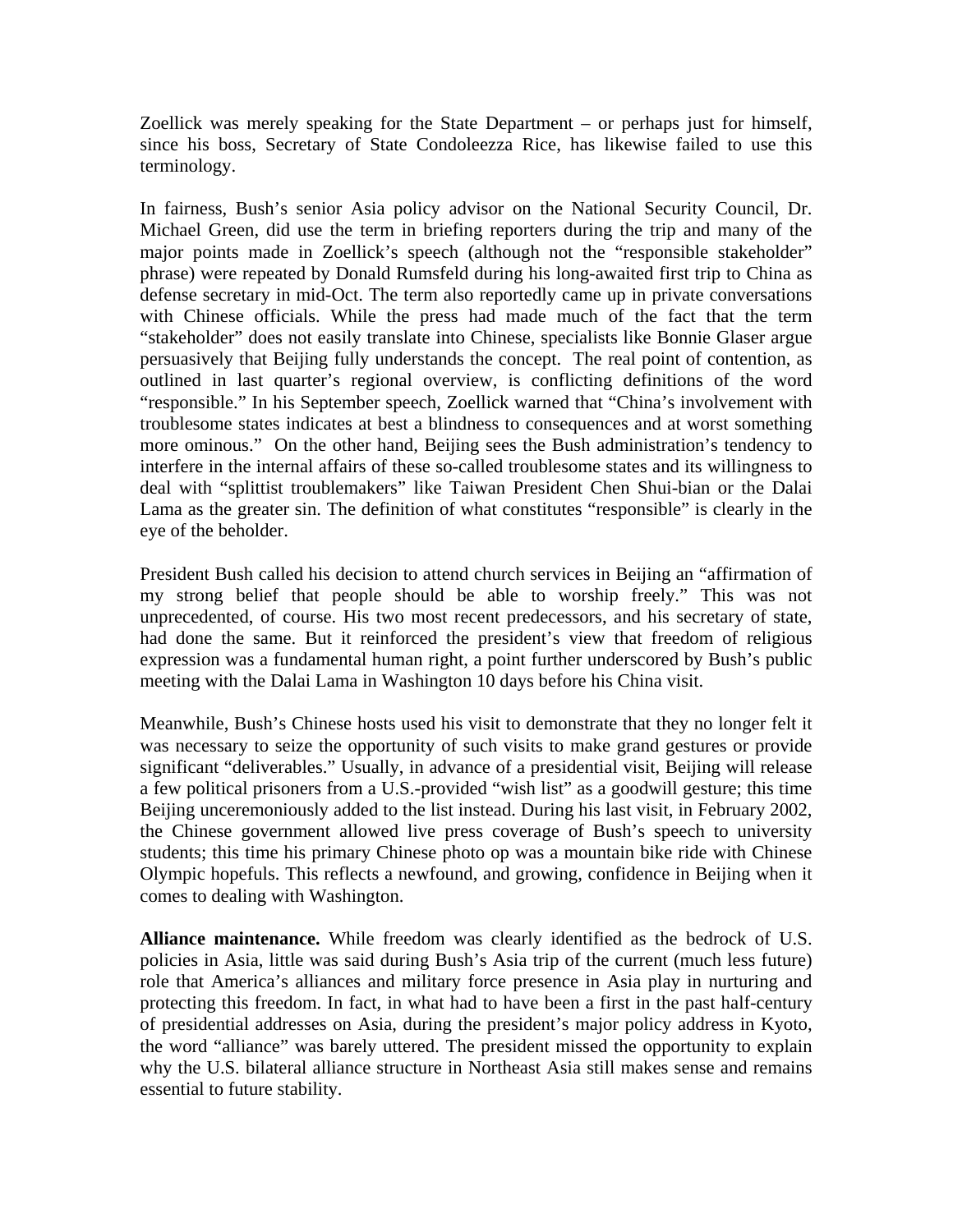This is not to imply that alliances no longer matter. In fact, Tokyo and Washington did agree on some significant force restructuring this quarter aimed at making the alliance more sustainable (and the U.S. "military footprint" in Japan less intrusive): at the Oct. 29 " $2+2$ " meeting of foreign and defense ministers, agreement was reached to move the Third Marine Expeditionary Force (III MEF) headquarters and 7,000 Marines from Okinawa to Guam and the *Kitty Hawk* air wing from Atsugi to Iwakuni. It was also announced that the conventionally powered *USS Kitty Hawk* would be replaced by a nuclear powered aircraft carrier when the *Kitty Hawk* was retired in 2008. Prior to the " $2+2$ " meeting, agreement was reached to build a 5,850 foot runway through existing Camp Schwab housing and extending onto a land fill in Oura Bay in Okinawa, thus making the promised (since 1996) relocation of Marine aviation forces from Futenma Air Base finally possible (presuming continued local opposition can be overcome or ignored). Nonetheless, defense transformation was not mentioned in the president's speech and was barely touched upon during his visit to Japan.

**Reaffirming the U.S.-ROK alliance ... for now!** President Bush did focus on alliance maintenance during his subsequent summit meeting with ROK President Roh Moo-hyun in Gyeongju on Nov. 17, immediately prior to the APEC Leaders' Meeting in Busan. The two presidents highlighted "the contribution of the alliance to securing peace and stability on the Korean Peninsula and in Northeast Asia for the past fifty years," but made no references to the alliance's future relevance post-reunification, a constant theme during the Kim Dae-jung era. The two did agree to launch a strategic dialogue (Strategic Consultation for Allied Partnership or SCAP) at the ministerial-level in early 2006, " to consult on bilateral, regional, and global issues of mutual interest." They also agreed "to make common efforts to develop a regional multilateral security dialogue and a cooperation mechanism, so as to jointly respond to regional security issues," further stating that the Six-Party Talks "could develop into such a regional multilateral security consultative mechanism once the North Korean nuclear issue is resolved."

Presidents Roh and Bush reiterated that "a nuclear-armed North Korea will not be tolerated," a common theme but one made irrelevant by Pyongyang's declaration, last February, that it was indeed nuclear armed. They nonetheless welcomed North Korea's commitment, under the Sept. 19 Six-Party Joint Statement, to abandon all nuclear weapons and existing nuclear programs and "looked forward to progress in the fifth round of talks, which should be dedicated to the implementation of the Joint Statement."

#### **Six-Party Talks: another missed opportunity**

Had the two presidents looked backward, at the first session of the fifth round of Six-Party Talks, held in Beijing Nov. 9-11, they might have had less to look forward to. Little progress was expected at this abbreviated session, recessed after three days, to allow most of the participants (less the DPRK contingent) to proceed to Busan for the APEC meetings. Even less was achieved. While the brief Chairman's Statement reaffirmed that all parties would "fully implement the Joint Statement in line with the principle of 'commitment for commitment, action for action,'" no resumption date was set. Instead,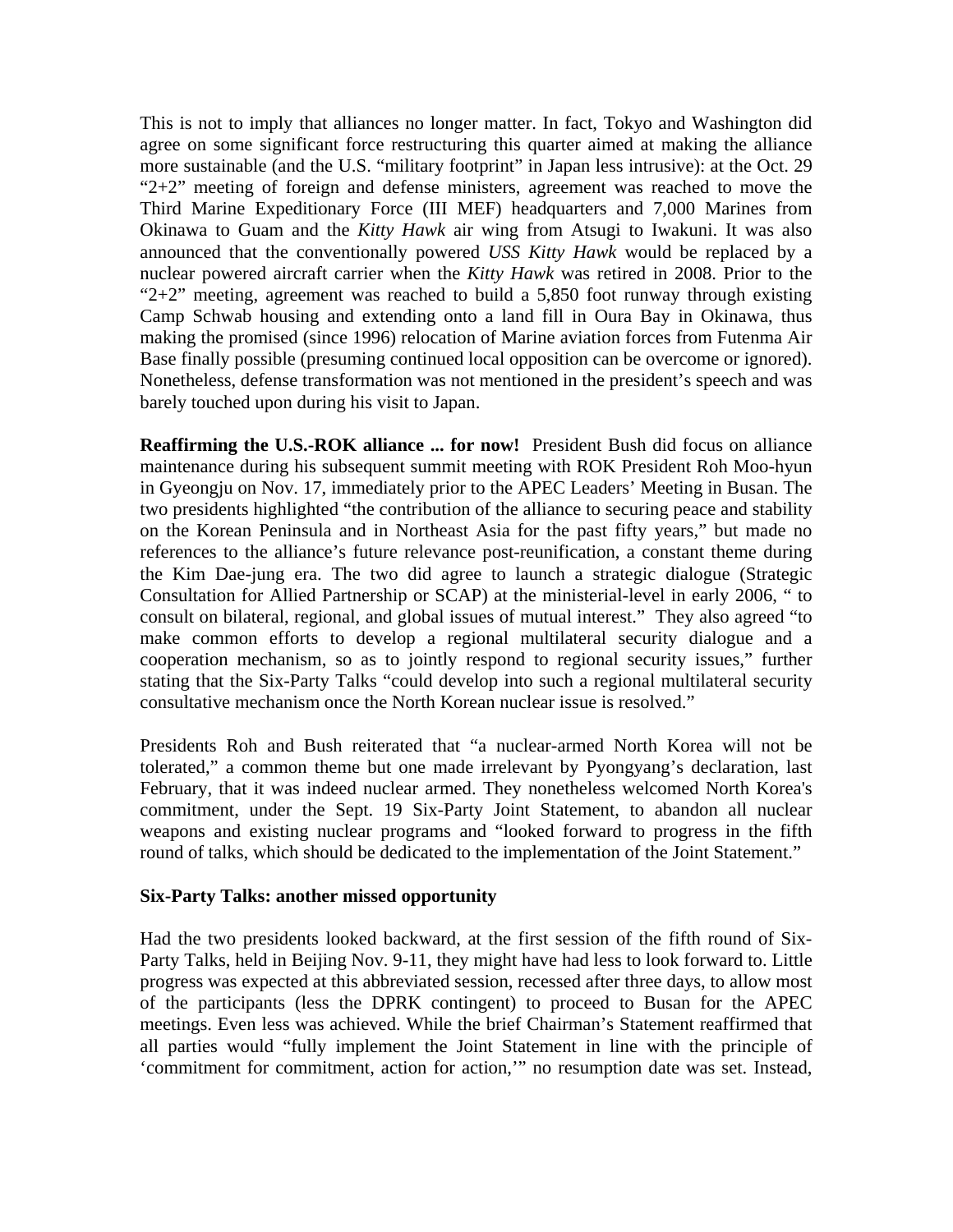Pyongyang made it clear that it had no intention of returning until Washington ended its "hostile policies" toward the DPRK.

The theme was a familiar one but the specifics were new, and revolved around the Bush administration's decision to freeze the assets of eight North Korean companies – Hesong Trading Corp., Korea Complex Equipment Import Corp., Korea International Chemical Joint Venture Co., Korea Kwansong Trading Corp., Korea Pugang Trading Corp., Korea Ryongwang Trading Corp., Korea Ryonha Machinery Joint Venture Corp., and Tosong Technology Trading Corp. – viewed as weapons of mass destruction (WMD) proliferators, and level sanctions against a bank based in Macao, Banco Delta Asia, for money-laundering, saying it was aiding North Korea's black-market and counterfeiting operations.

Washington argued that such measures were "necessary for our defense and the defense of our friends and allies," and were "independent of the diplomatic efforts that we are pursuing" with the North. Under Secretary of State for Arms Control Bob Joseph went so far as to assert that "We believe that [the sanctions] will reinforce the prospect for the success of those talks." Pyongyang obviously disagreed and even some administration supporters openly questioned the timing (although not the validity) of the administration's charges.

According to ROK press reports, DPRK Vice Foreign Minister Kim Gye-gwan purportedly put forth a roadmap at the November Talks, under which Pyongyang, with appropriate incentives, would suspend nuclear tests, ban nuclear relocation, ban further nuclear production, verifiably stop nuclear activities, dismantle its facilities, and return to the Nuclear Nonproliferation Treaty and International Atomic Energy Agency inspections. While details remain sketchy, Washington's reaction was clearly drawn. National Security Advisor Stephen Hadley, aboard *Air Force One* en route Asia with President Bush, reiterated that the U.S. "will continue to adhere to a policy of no economic aid for North Korea before it gives up its nuclear programs."

At quarter's end, Pyongyang was still describing the sanctions levied against the Macau bank and the eight North Korean companies as an embodiment of U.S. hostile intent and insisting that denuclearization talks could not proceed without first removing this new obstacle, while Washington was insisting that Pyongyang honor its commitment to return to the talks and disarm without preconditions.

As frequently noted in these pages, the failure of the other five six-party participants to speak with one voice in dealing with Pyongyang impedes future progress. In this regard, the leaders of China, South Korea, Japan, Russia, and the U.S., when all together in Busan, passed up the opportunity to meet jointly or to issue a definitive statement calling on North Korea to live up to its promises under the September 2005 Six-Party Joint Declaration. This would have sent a powerful message to Pyongyang to stop stalling and to enter into serious negotiations to quickly and verifiably abandon all its nuclear weapons programs. Ever eager to avoid hurting Pyongyang's feelings, the Seoul-initiated APEC Chairman's Statement did not even mention North Korea in passing; the closest it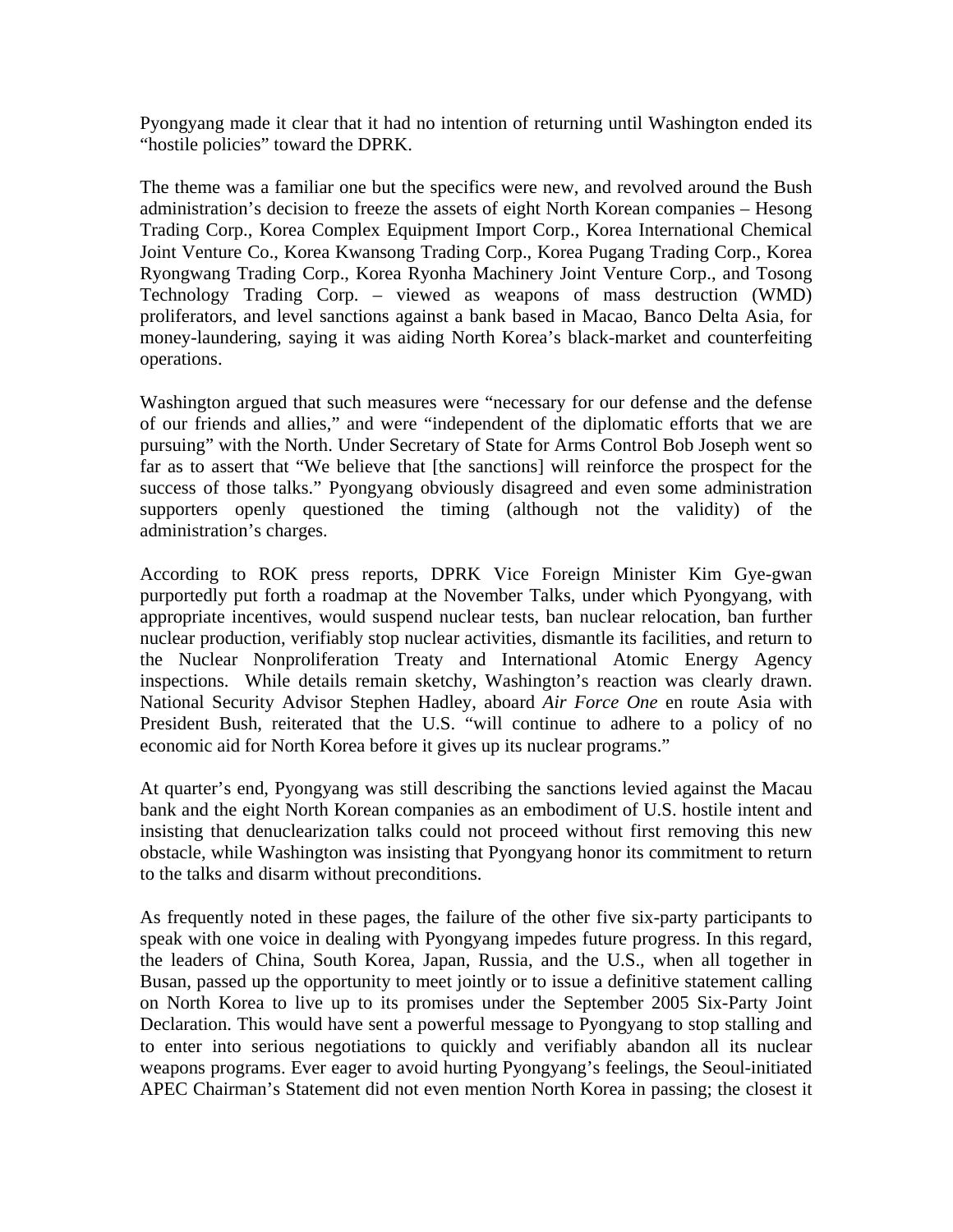came was a general statement endorsing the need to "eliminate the threat of weapons of mass destruction and their means of delivery."

#### **APEC Summit: some modest accomplishments**

At the Nov. 18-19 APEC meeting, the major focus for the 21 members was a strong statement in support of the WTO Doha Development Agenda round slated to take place the following month in Hong Kong. The final APEC statement argued that "there is more at stake in Hong Kong than just another phase of economic liberalization," and committed leaders to "live up to the political challenges" of the Doha round. The overt acknowledgment of the need to take on domestic interest groups for the sake of the broader good is unusual for APEC; the laggards in market opening lost out in this statement.

APEC also agreed to adopt model measures by 2008 for the regional and free trade agreements (RTAs/FTAs) that have become fashionable throughout APEC, perhaps in a bow to critics who argue that these deals are trade distorting, are confusing to businesses in creating a "spaghetti bowl" of regulations, and often have more political motivation than economic rationale. This year, for example, Japan and Malaysia agreed to an "economic partnership agreement," Japan's own version of an FTA, which seems to have little detail except on timber issues. Meanwhile, China and Chile signed an FTA driven principally by copper – they are the world's largest consumer and producer, respectively – as well as Chilean fruit exports.

In these and other bilateral deals, not only are agreements sometimes vague but implementation monitoring is sketchy or nonexistent. The danger is that global standards needed to open up truly inefficient, protected markets are lowered. If the APEC model measures are to be effective, they must live up to the founding goal of serving as a building block, not an obstacle course, for broader multilateral deals. [For more on this subject, see PacNet No. 50, "APEC 2005: Economics Takes Center Stage," Nov. 23, 2005.]

**Preparing for the pandemic.** In addition to other agreements on energy cooperation, on a roadmap to assess progress on the Bogor Goals of trade liberalization, and several antiterrorism measures, APEC leaders agreed to establish the "APEC Initiative on Preparing for and Mitigating an Influenza Pandemic." After the tsunami disaster in late 2004, government leaders became more alert and responsive to the need for a collective approach to prepare for such cross-border threats. The initiative initially entails a tabletop exercise in early 2006 to identify ways to improve surveillance, transparency, and collective response capabilities, and may pursue greater coordination among many health-related agencies throughout the region. Hopefully, heads of government will closely monitor the progress of this initiative and adopt appropriate recommendations that emerge.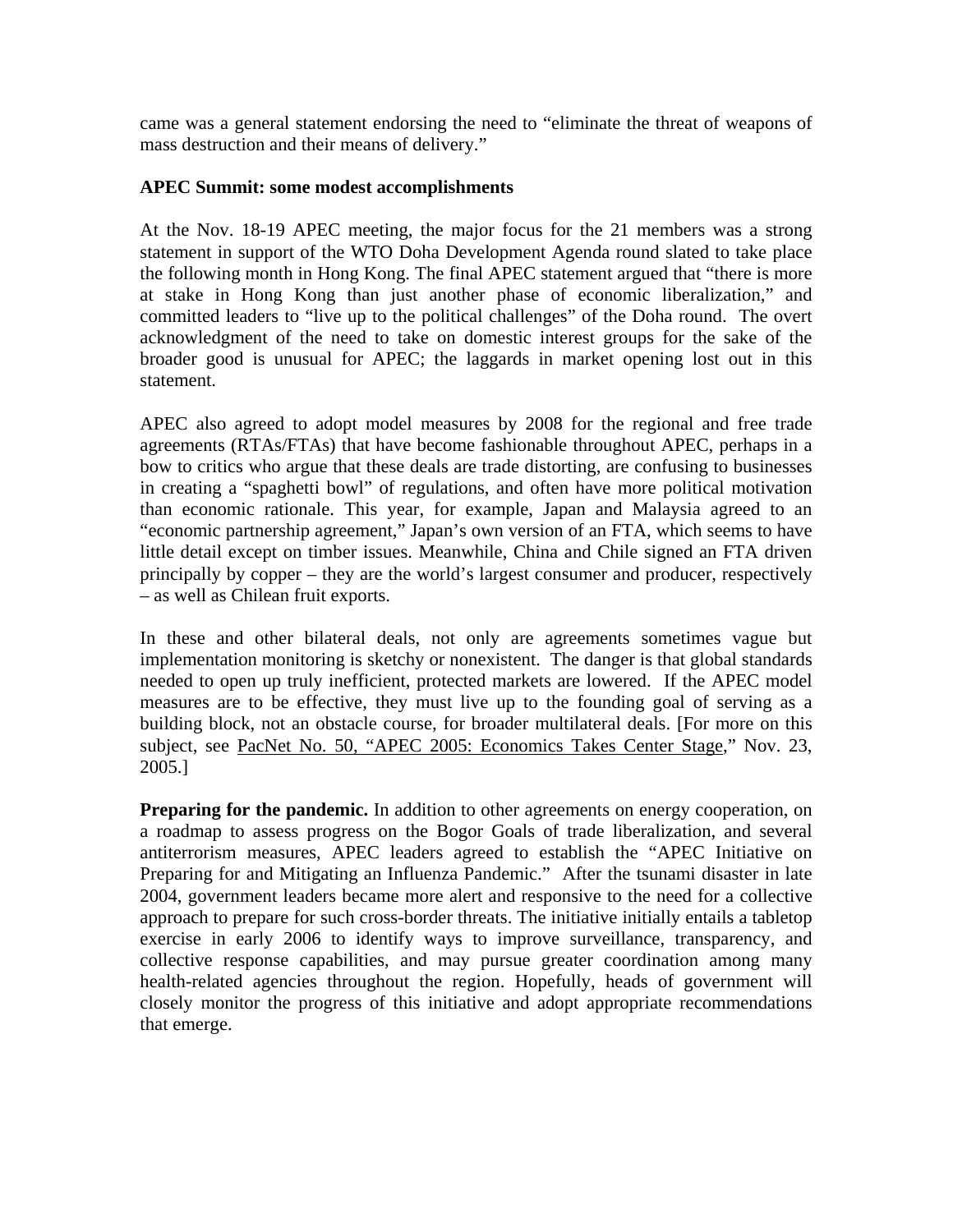At the December ASEAN Plus Three meeting, Malaysia proposed to establish a regional WHO collaborating centre for influenza and a regional avian influenza research and reference centre. Such efforts reflect a growing regional awareness of the potential consequences of an avian flu pandemic, if human-to-human transmission occurs. Meanwhile, the human death toll from the H5N1 virus reached 74 by quarter's end, with 93 of the total 142 cases and 39 of the 74 confirmed deaths occurring in 2005, all in five East Asian countries (Cambodia, China, Indonesia, Thailand, and Vietnam). [As *Comparative Connections* was going to press, the first non-East Asian human cases and first three 2006 deaths were being recorded, all in Turkey.]

#### **East Asia Summitry: much ado about something?**

Many of the APEC leaders (less President Bush) reconvened less than four weeks later in Kuala Lumpur for the annual series of ASEAN summits. Between Dec. 12-14, 2006, ASEAN leaders met amongst themselves, with their Plus Three partners, and in individual ASEAN Plus One meetings with their Australian, New Zealand, and Indian counterparts. This was the second time that Canberra and Wellington and the third time that New Delhi participated in this conclave. Russian President Vladimir Putin also appeared on the ASEAN summit scene for the first time, conducting his first A+1 dialogue. He was also invited to meet with, but not to officially join, the other 16 assembled leaders at the first annual East Asia Summit.

**Whither the EAS?** Was the inaugural East Asia Summit (EAS), held in Kuala Lumpur on Dec. 14, "much ado about nothing," as many critics are already claiming, or "a historic event whose future impact is likely to be as significant as the first [1976] ASEAN summit," as Barry Desker, head of Singapore's influential Institute of Defence and Strategic Studies, argues? [PacNet 55B, Dec. 23, 2006,"Why the East Asian Summit Matters," Dec. 19, 2005] The answer is: it's too soon to say.

It remains unclear just what the EAS will eventually become. An analysis of the first meeting makes it fairly clear what it will not be, however: it will not form the base of the much-heralded but still dormant East Asia Community. That role appears destined to remain with the more exclusive ASEAN Plus Three gathering. It is also highly doubtful that it will, or wants to, pose a threat to U.S. interests.

The EAS host, Malaysian Prime Minister Abdullah Badawi, made it abundantly clear that the 10 ASEAN countries and their Plus Three partners constituted the core, noting that "You are talking about a community of East Asians; I don't know how the Australians could regard themselves as East Asians, or the New Zealanders for that matter." "We are not talking about members of the community," Badawi continued, even though Australia, New Zealand, and "our immediate neighbor" India have "common interests in what is happening in the region." The architects of East Asia community-building, he clearly inferred, would all be Asians, with the A+3 (vice EAS) participants providing the base. The EAS would provide a vehicle for outsiders to endorse the community building effort; it "could play a significant role," but would not be an integral part of (much less drive) the process.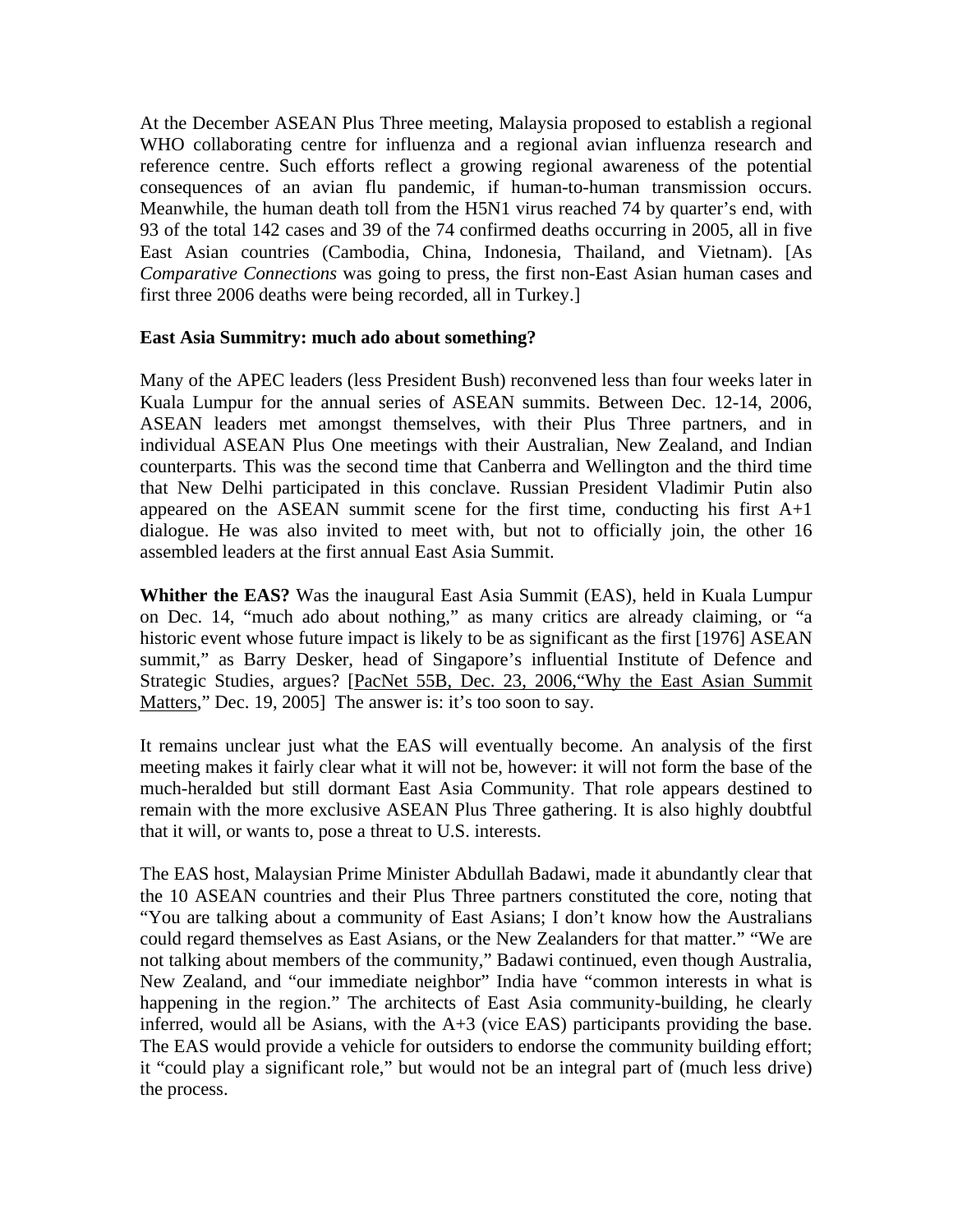For his part, Australian Prime Minister John Howard, while noting that the EAS had "exceeded my expectations," argued that APEC, rather than the EAS or A+3, should remain "the premier body." APEC, he noted, has the "great advantage" of including the U.S. We would note that it also includes Taiwan (a.k.a., Chinese Taipei) – another "great advantage" – but excludes several of the lesser developed ASEAN states, including Myanmar (which from Washington's perspective may be yet another plus).

The EAS Chairman's Statement underscored, twice, that ASEAN will be the "driving force" behind East Asian community-building. The KL Declaration on the Summit declares that future meetings "will be hosted and chaired by an ASEAN Member Country ... and be held back-to-back with the annual ASEAN Summit." Beijing had suggested that it host the second round but ASEAN remains as concerned about sharing driving privileges with its other community members as it does allowing outsiders a greater say in the community-building process.

The Chairman's Statement and KL Declaration both acknowledge that building an East Asia Community is "a long term goal." First priority will go toward building "a strong ASEAN Community which will serve as a solid foundation for our common peace and prosperity." This should make Indonesia happy: Jakarta, which had previously put forth its own proposals for building an ASEAN Community, had believed that pushing for the EAS was premature. Prime Minister Badawi had been the primary proponent of the EAS, apparently catching Indonesian President Susilo Bambang Yudhoyono (among others) by surprise when he pushed for the EAS at last year's summit in Vientiane. That was before Australia and New Zealand were added to the mix, which clearly curbed Badawi's enthusiasm.

**Should Washington be concerned?** The quick answer is "no." In fact, it is not clear that Washington even desired a seat at the EAS table – getting President Bush to two Asian summits in four weeks would have been no mean feat. Nonetheless, Washington will continue to watch the EAS closely to see if certain members attempt to move this embryonic organization in a direction that runs contrary to U.S. interests.

In an apparent attempt to address one of Washington's potential concerns, the KL Declaration noted that the EAS would be "an open, inclusive, transparent, and outwardlooking forum in which we strive to strengthen global norms and universally recognized values." Washington's membership would still require it to accede to the ASEAN Treaty of Amity and Cooperation (TAC), something the Bush administration (like its predecessors) has been reluctant to do. Observer status appears possible, however (and is more likely to be sought by Washington).

Chinese Premier Wen Jiabao seemed to be opening the door for this when he noted that the EAS should "welcome the participation of Russia" and "strengthen contact with the United States, the European Union, and other countries." Wen stressed that the EAS would not be "closed, exclusive, or directed against any particular party." (Secretary Zoellick had warned Beijing that it should not use its participation in multilateral organizations like the EAS to "maneuver toward a predominance of power" or otherwise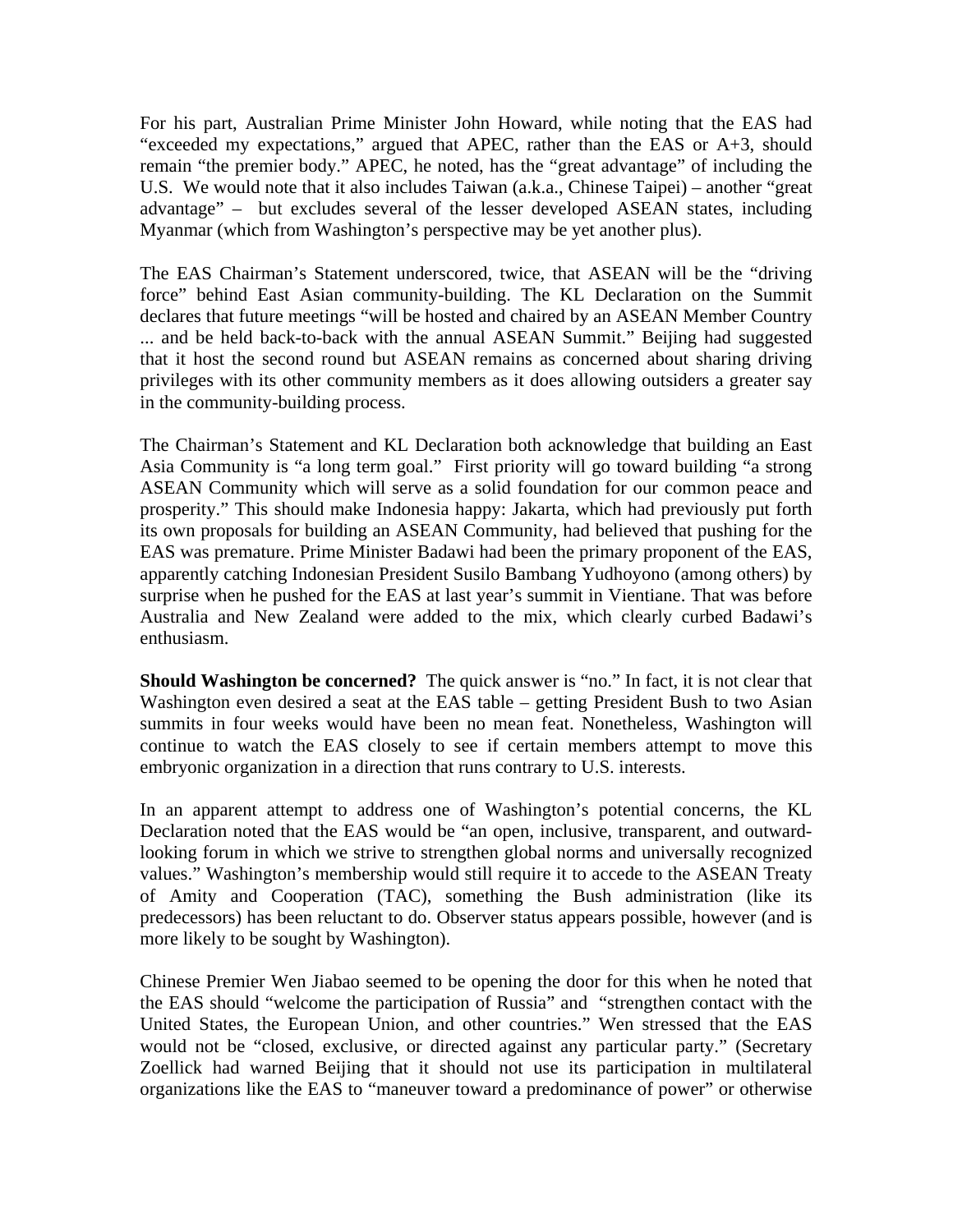be seen as deliberately trying to undercut Washington's influence or interests. Beijing, among others, clearly heard this message.)

Still undefined is how the EAS (or the  $A+3$ , for that matter) will interact with broader regional organizations such as APEC or the ministerial-level ASEAN Regional Forum (which includes Washington and the EU among its members). Hopefully, this will be one of the modalities to be addressed by EAS participants when they next convene in December 2006 in Cebu, Philippines.

How the EAS relates to the region's other multilateral organizations and initiatives – both institutionalized (like the ARF and APEC) and ad hoc (like the Six-Party Talks and the Proliferation Security Initiative) – will also be a key factor affecting Washington's attitude, as will its adoption of global norms, especially in the areas of counterterrorism and counter-proliferation. Will the EAS (or  $A+3$ , for that matter) reinforce or dilute these efforts? Will it help regional states more effectively address growing transnational challenges ... or provide another excuse for avoiding such efforts? The answers to these questions will help determine Washington's attitude toward the EAS and any subsequent East Asian Community.

To the extent this new grouping signals its willingness to coexist with Washington, and is not seen as threatening or attempting to undermine Washington's bilateral alliances, its own central role in East Asian security affairs, or the broader Asia-Pacific regional institutions in which it participates, there is little reason to expect objections from Washington or a serious effort to discourage or derail this or any other regional community building efforts.

**TAC: why not join?** For its part, Washington should begin exploring the possibility of seeking observer status in the EAS. It should also be asking itself why it continues to resist acceding to the TAC. The oft-stated contention that this would somehow undercut America's Asian alliances appears unfounded: two of Washington's Asian allies – Thailand and the Philippines – are charter members of ASEAN, while the other three – Australia, Japan, and the Republic of Korea – have now acceded to the TAC without any perceptible impact on Washington's network of bilateral alliances.

As a member of the ASEAN Regional Forum (ARF), Washington has already endorsed the purpose and principles of the TAC "as a code of conduct governing relations between states and a unique diplomatic instrument for regional confidence-building, preventive diplomacy, and political and security cooperation." Perhaps it's time to take the next step, in order to demonstrate its commitment to regional prosperity and stability and to underscore its support for East Asia community-building.

**Is community-building possible?** While much attention has been paid to the Bush administration's reaction to East Asia community-building, the biggest threat to this effort comes not from Washington but from within the "community." The sad truth is, with or without Washington's acquiescence, East Asia community-building is not going to be easy, given rising nationalism in Japan, China, South Korea, and elsewhere. Even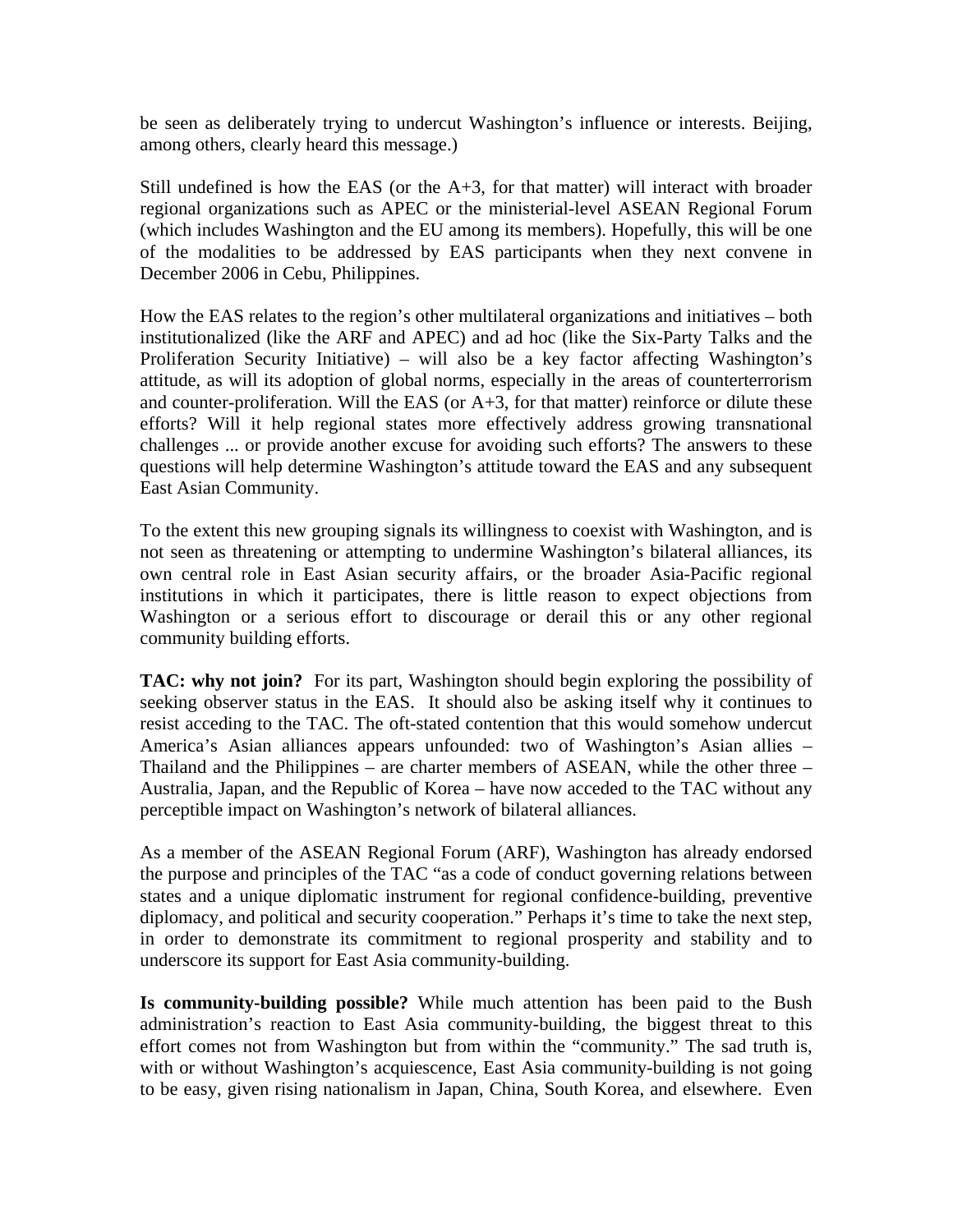within ASEAN, there are clear differences of opinion regarding the focus and intent of the EAS, especially between Indonesia and Malaysia. Meanwhile, unless and until Tokyo, Beijing, and Seoul can more effectively channel or control their respective nationalist tendencies, it is difficult to image a true East Asian community taking shape.

The primary catalyst for today's tensions has been Japanese Prime Minister Koizumi Junichiro's continued visits to the Yasukuni Shrine – he made his 2005 visit on Oct. 17 – along with lingering disputes over textbook renditions of history. Japanese textbooks have come under the most scrutiny, given the approval of one controversial textbook series in particular (which has been adopted by less than 1 percent of Japan's public schools), but textbooks in South Korea and especially China would also fail most objectivity tests (and we won't even try to add North Korean textbooks to this mix).

Prime Minister Koizumi argues that he is merely honoring his campaign pledge to continue paying tribute to Japan's war dead – there are over 2.5 million souls interred at Yasukuni, unfortunately including 14 World War II "Class A" criminals, the source of the controversy. But, Koizumi has also sworn to preserve, protect, and promote Japanese national security interests, and his continued annual visits to the Shrine are making this increasingly hard to do, at least when it comes to promoting harmony in the immediate neighborhood, much less attempting to create a sense of East Asia community.

Meanwhile, the failure of the U.S. to speak out publicly on this issue, combined with the (correct) impression that the U.S. stands firmly behind Koizumi and his quest for acceptance of a greater political and security role in East Asia, has translated into increased ill will against Washington, especially from its other key East Asia ally, South Korea. President Bush was questioned repeatedly during his recent Asia visit about his reaction to the "antagonizing" Yasukuni visits. While he reportedly did discuss the issue with Koizumi in private, in public Bush repeatedly ducked the question – yet another missed opportunity – responding instead that "I believe a useful role for me, as someone who is friendly with the three leaders involved, is to remind people that it is best to put the past behind and move forward in the future." Unfortunately the high-profile visits make putting the past behind impossible. [For more on this topic, see PacNet No. 53 "Yasukuni Shrine: Time to Make a Deal," Dec. 6, 2005]

#### **WTO Hong Kong Ministerial: living up to low expectations**

Meanwhile, the WTO Doha round drags on. As the year wore on, expectations wore thin for the once-heralded Sixth WTO Ministerial in Hong Kong on Dec. 13-18. In the end, the ministerial had the dubious distinction of achieving very modest goals, but this at least allowed officials to avoid a total collapse of the negotiations as occurred in Cancun (2003) and Seattle (1999). For advocates of free trade that actually impacts global markets and benefits people, the six days of negotiations among the 149 members "may have amounted to little more than an expensive experiment in sleep deprivation," *The Economist* asserted.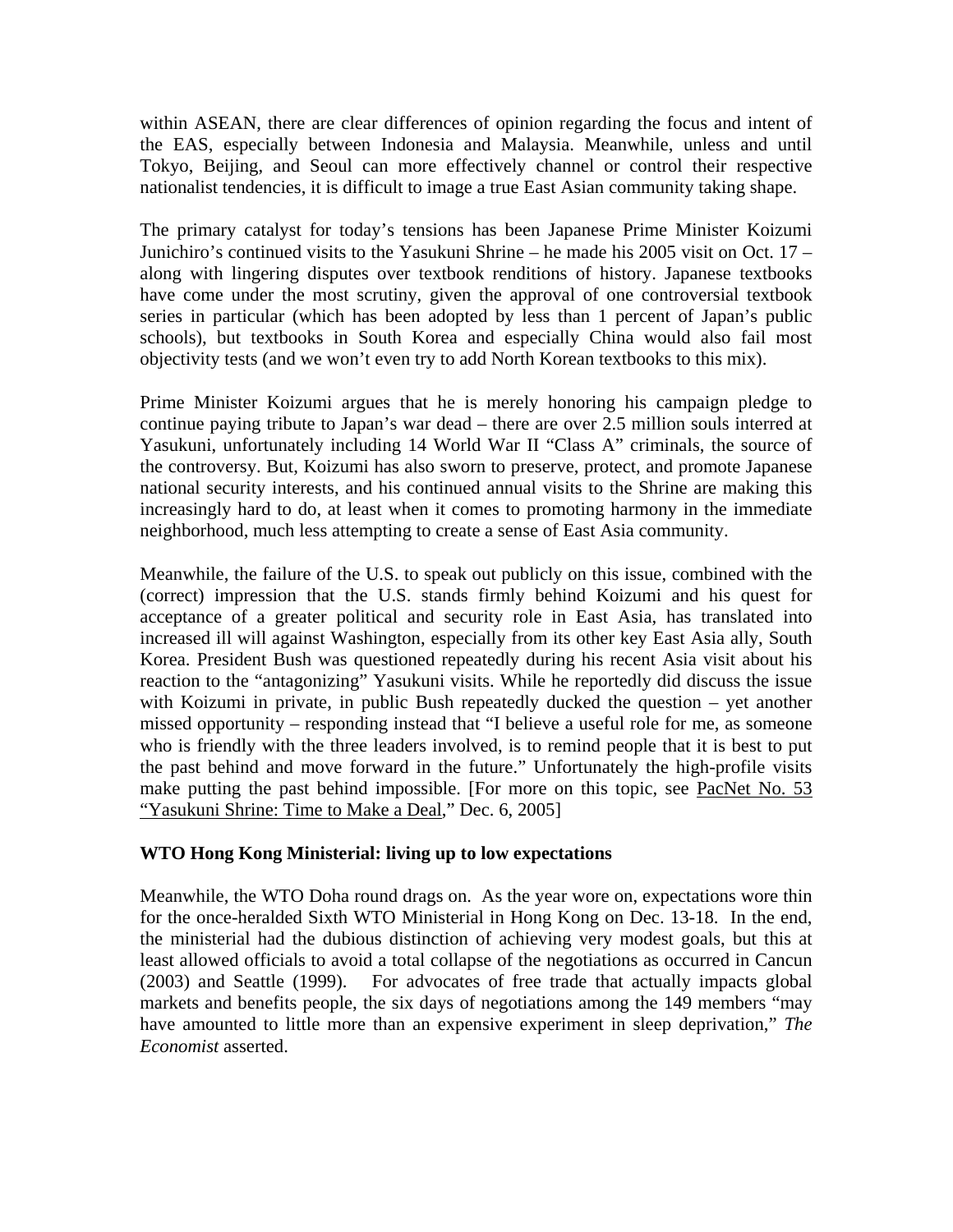The group ducked the hard issues and kicked the can down the road on opening global markets for agriculture, manufacturing, and services. The most notable accomplishment was setting a deadline for implementation of an agreement already made in July 2004, which is to eliminate subsidies on agricultural exports by 2013. The EU finally budged on this one, and without the concessions on market opening from large emerging economies that it had insisted on.

As for achieving the "development" part of the Doha agenda – key to the WTO earning legitimacy as more than a rich man's club – this round achieved more than usual, but less than hoped. The core proposal to grant the 32 poorest members totally free access to rich country markets was diluted to allow tariffs of up to 3 percent on products imported from those countries, a caveat that was motivated by U.S. concern about textiles from Bangladesh and Cambodia. The U.S. also promised to ease export subsidies for cotton, which sub-Saharan Africa claims fosters dumping and thus depresses prices for its cotton exports. This is less than Africa wanted, but probably more than U.S. farm and textile producers will accept.

In addition, the rich countries (EU, U.S., and Japan) made substantial pledges, yet with vague details, to increase aid to poor countries, and the U.S. agreed to new rules on its food aid to reduce displacement of locally produced goods. Cynics could say that the rich countries gave in just enough to keep members at the table, but not enough to make any real difference in raising standards of living. Yet Kamal Nath, India's minister of commerce and industry and a rising star in the Group of 20 developing countries, was more impressed, saying "For the first time, it doesn't appear like a script written by developed countries," *The New York Times* reported.

Pascal Lamy, WTO secretary general, claimed that Hong Kong's accomplishments moved the Doha round from 55 to 60 percent toward completion. And at least completion is still a goal: the group agreed to a new round by April 30 and to finalize the round by the end of 2006, a deadline driven by the Bush administration's imperative to get any WTO agreement passed by Congress before fast-track negotiation power expires in mid-2007. Lamy claimed that the Hong Kong deal put "political energy" back into the negotiations. But indicative of the uninspired will to compromise was the debate in Hong Kong on how to move forward on service sector tariffs, a debate that merely addressed whether negotiations would be mandatory or "encouraged," with the latter winning out. The pressure is on.

#### **2005 regional economic overview and 2006 preview**

As last year's economic overview predicted, the dramatic decline in the dollar since 2002 resulted in calls for greater exchange rate flexibility in 2005, with the yuan taking center stage, at least in the halls of the U.S. Congress. All year long, China resurfaced again and again as the highest priority for Bush administration economic officials, who worked hard, but with only limited success, to assuage congressional concerns that they weren't pressing China enough on a range of issues: compliance with WTO commitments, freeing the yuan's peg to the dollar, enforcing intellectual property rights, addressing the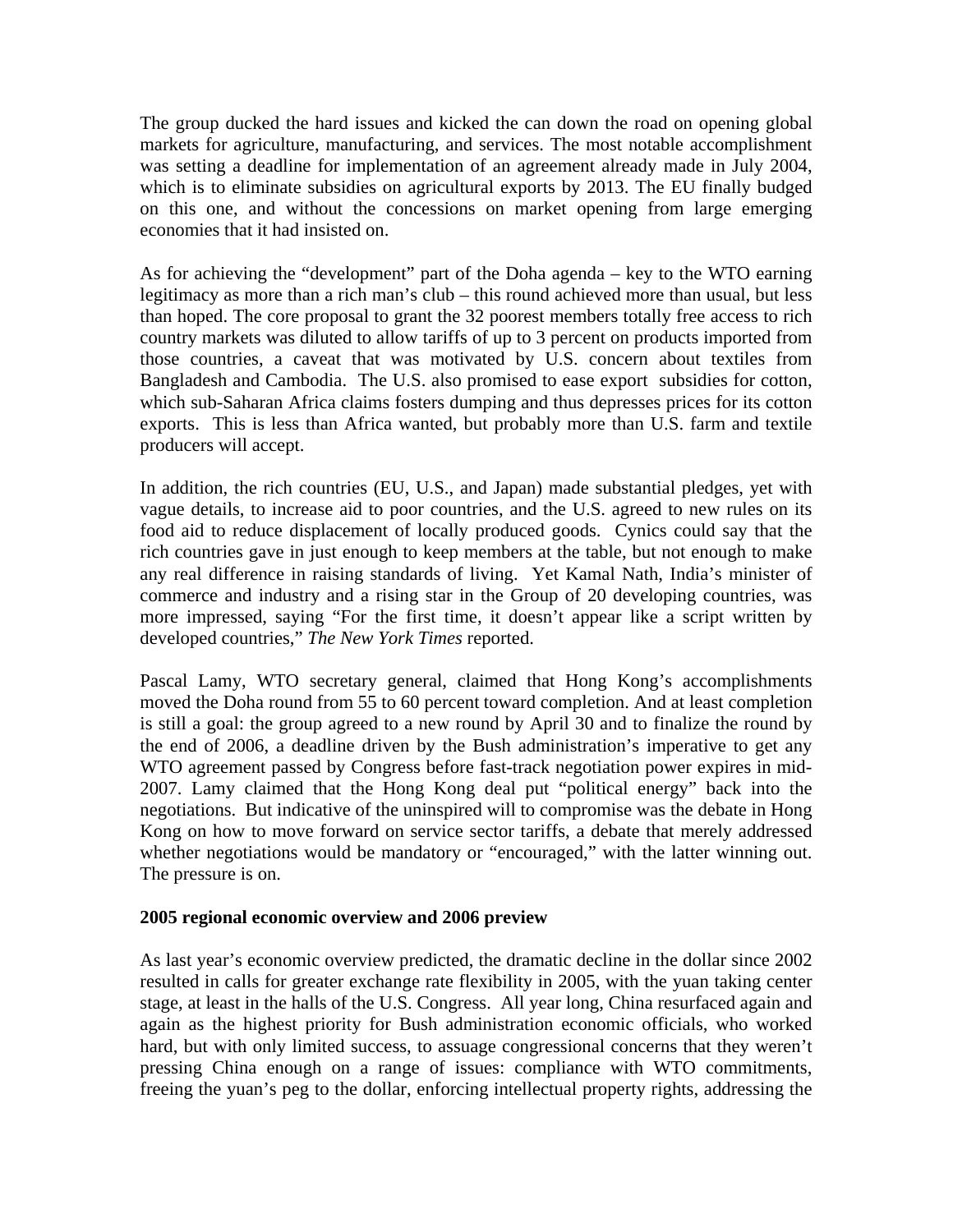burgeoning trade deficit, textile quotas, and the list goes on. Interestingly, the interaction between the economic bureaucracies of the two countries continued to intensify throughout the year, and a host of new cooperative agreements on labor, the environment, energy, and AIDS, for example, were enacted this year, in addition to the steady diet of bilateral dialogues on trade, currency, and other economic matters. Indeed, given all the attention to China's successful "soft" diplomacy in East Asia, one might have missed the fact that in the U.S.-China case, there is real meat on the bones of bilateral economic interaction.

East Asian economic growth slowed on average to 7.1 percent GDP in 2005, compared to 7.6 percent in 2004, but was surprisingly resilient despite a doubling of oil prices, reduced imports from China, and a softening of the IT market early in the year. Most of the moderation was in the five largest ASEAN countries – Indonesia, Malaysia, Philippines, Singapore, and Thailand – while the PRC continued to grow at a rapid 9.3 percent, according to the World Bank. Japan's growth potential looked positive early in the year, and caused much debate about how permanent this would be. Despite a respectable annual GDP growth estimate of a solid 2.3 percent, economists were still divided at yearend about the extent of reforms required to get Japan back on track as an economic powerhouse. South Korea is back on an even keel after early weakness, with 2005 growth estimated at 3.8 percent, led by strong exports and a gradual recovery in private consumption, not to mention a thriving equity derivatives market.

#### **Preview for 2006: energy issues, currency pressures intensify, yearend WTO finale?**

The forecast for 2006 is for modest economic growth across the region, while the PRC is expected to slow to about 8.9 percent. (These are estimates from the November 2005 World Bank East Asia update and higher ranges for China, Japan, and others are estimated by the IMF and national governments.) The international financial institutions (IFI) continue to urge structural and other adjustments to increase private domestic demand and reduce reliance on exports, and thus susceptibility to external shocks. Continued corporate and banking reform is necessary to foster a favorable investment climate, which has not reached pre-1997 financial crisis levels as hoped for.

 Among the major concerns outlined by the Asian Development Bank in their 2006 outlook are increasing oil prices, a possible avian flu pandemic, a rising interest rate environment, and a disorderly adjustment of the global payments imbalance. The latter has been raised by many economists for several years as the major weakness in the global economy, and could be addressed by a tighter fiscal policy in the U.S. to address the deficit and a looser monetary policy in Asia to allow currencies to appreciate. But politicians in the U.S. and Asia have found these issues difficult to address with any rigor, since the policies would squeeze U.S. consumers and Asian producers.

As a result of these two unmet policy challenges, Asia's undervalued currencies and huge current account surpluses will remain high on the political agenda, at least for the U.S. Congress in an election year. China needs to press on with financial reforms that allow it to broaden the trading band of the yuan beyond the minor adjustment made on July 21,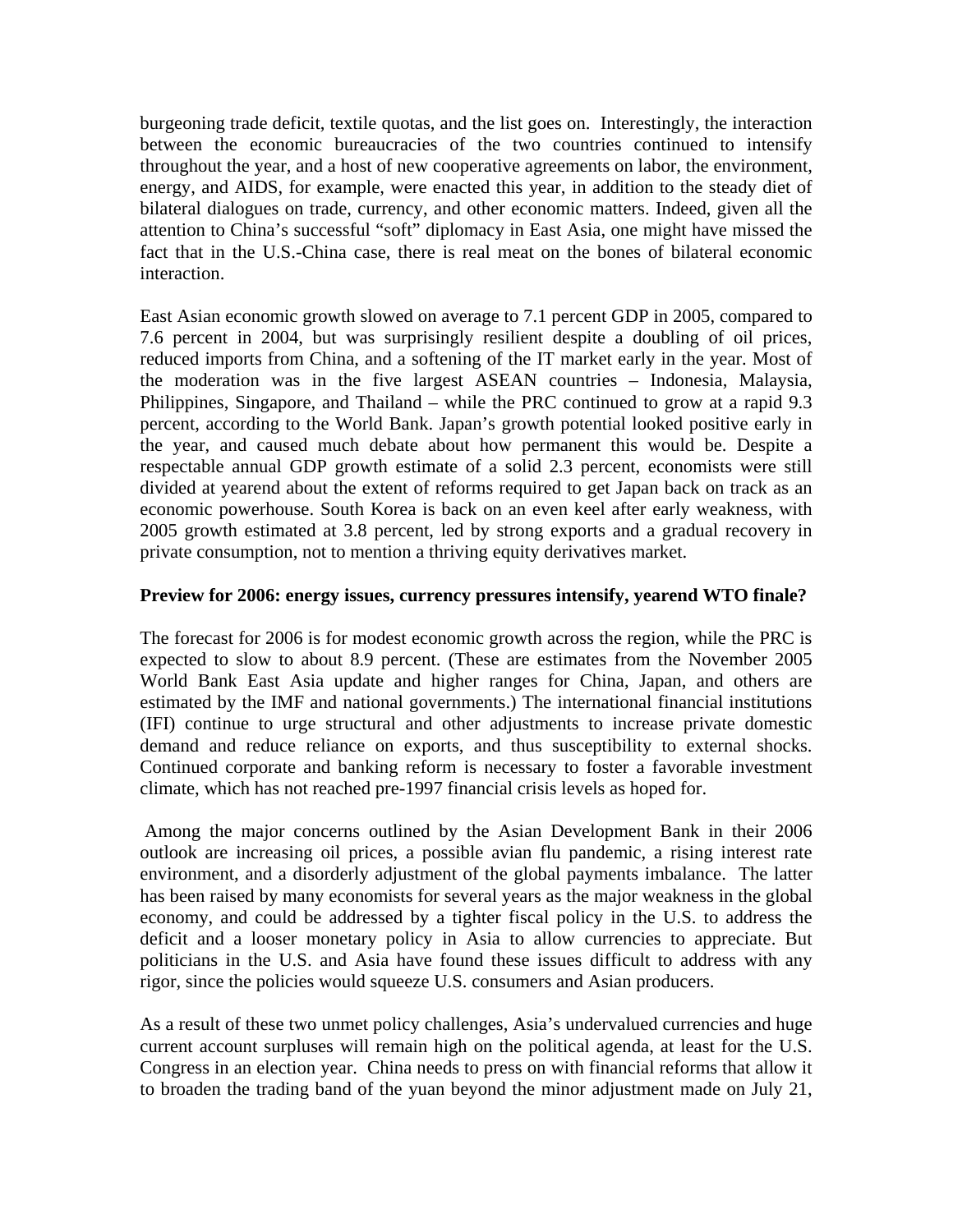deemed overly cautious by most economists. But exchange rate issues may need to be rethought in 2006; the yen could appreciate should Japan's recovery hold steady, and U.S. monetary policy – a steadying global force under Chairman Alan Greenspan – will undergo a leadership change early in the new year.

Globalization will continue to challenge national governments to adopt the right mix of policies that can equip their societies to reap the benefits of fierce competition. The test for 2006 is for governments to take even bolder steps to shake up domestic competition and free up individual entrepreneurship, which has not been the traditional economic culture in Asia. Governments also need to take leadership on addressing chronic problems, such as energy security and improving energy efficiency, which entails an overhaul of tax and subsidy policies. Finally, given the export focus of the region, Asian governments need to stay invested in a strong WTO outcome. Regional dialogue on the importance of WTO has been notably lacking from the community-building initiatives described above, and yet it is liberalization in investment, trade, and capital flows that have undergirded the interdependence on which the region is attempting to build. Asian governments are challenged in 2006 to stay on the learning curve and continue adopting responsive economic policies.

### **Regional Chronology October-December 2005**

**Oct. 1, 2005:** Three suicide bombings in Bali kill 26, with 122 wounded.

**Oct. 5, 2005:** Alexander "Sandy" Vershbow confirmed as U.S. ambassador to ROK.

**Oct. 7, 2005:** IAEA and Director General Mohamed ElBaradei win 2005 Nobel Peace Prize.

**Oct. 7, 2005:** 21 bipartisan senators send a letter to USTR Robert Portman urging him to impose economic sanctions worth \$100 million a month on Japan for its ban on U.S. beef imports.

**Oct. 8, 2005:** Over 80,000 die in a magnitude 7.6 earthquake centered near Muzaffarabad in Pakistani Kashmir.

**Oct. 8-11, 2005:** Chinese Vice Premier Wu Yi meets DPRK Chairman Kim Jong-il in Pyongyang to discuss the next round of Six-Party Talks.

**Oct. 10, 2005:** Former Indonesian President Megawati meets Kim Jong-il.

**Oct. 10-12, 2005:** U.S. hosts trade ministers in Zurich and Geneva ahead of December WTO ministerial conference and offers a plan to cut agricultural tariffs and subsidies.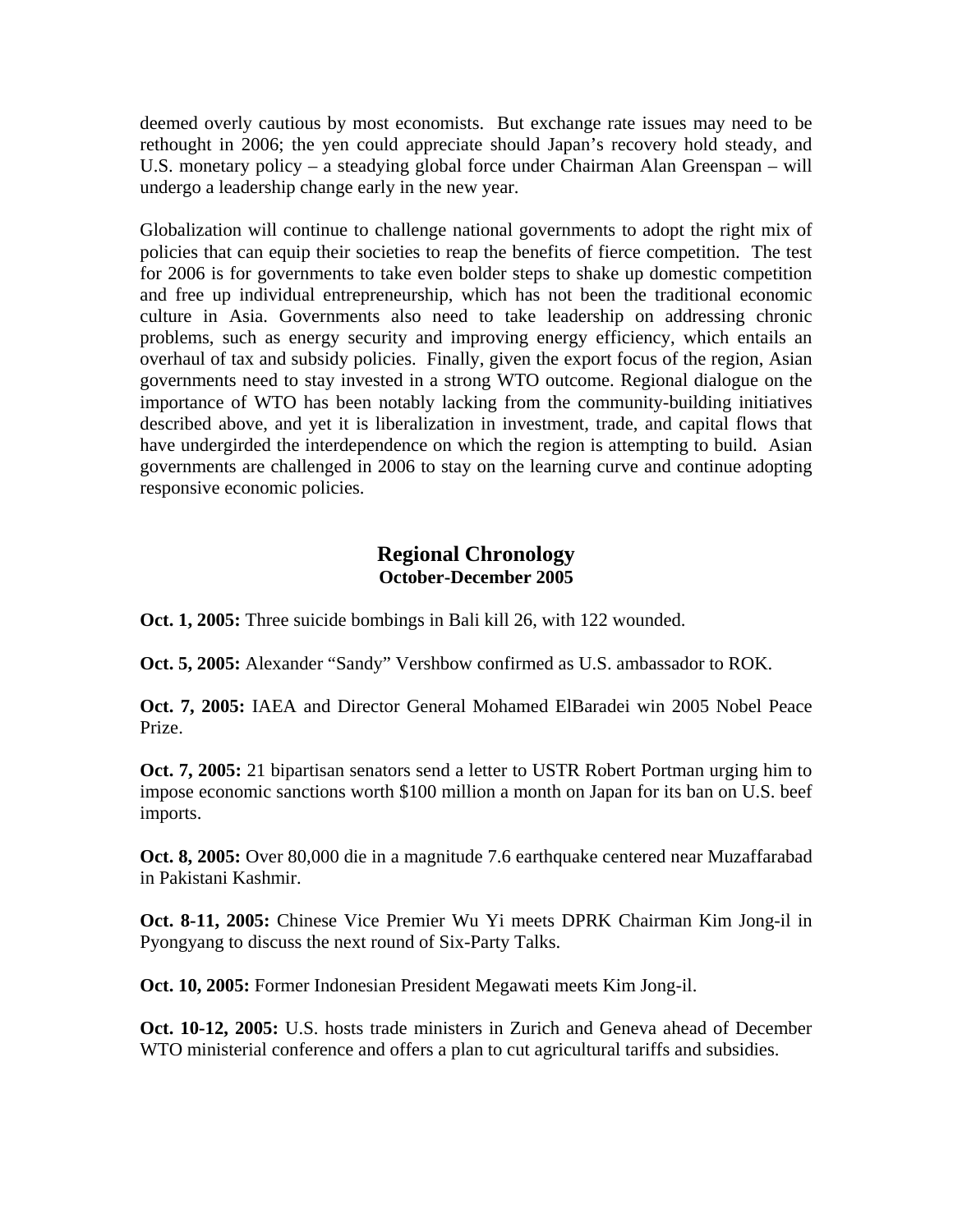**Oct. 10-15, 2005:** Secretary of State Condoleezza Rice travels to Kyrgyzstan, Afghanistan, Kazakhstan, Tajikistan, Pakistan, and Russia.

**Oct. 11, 2005:** Secretary Rice reaches agreement with Kyrgyz President Bakiyev for long-term rights to use Manas airbase "until the situation in Afghanistan is completely stabilized."

**Oct. 11, 2005:** Japanese PM Koizumi's postal reform package is approved 338 to 138.

**Oct. 12, 2005:** Sean Garland, leader of Irish Republican Army splinter group, is indicted for conspiring with North Korea to circulate fake \$100 supernotes in Asia and Europe.

**Oct. 12, 2005:** Chinese conduct their second successful manned space launch, *Shenzhou*.

**Oct. 12, 2005:** Yasukuni Shrine association returns to South Korea *Bukgwandaechoepbi*, a stone monument memorializing the defeat of  $16<sup>th</sup>$ -century Japanese invaders on the Korean Peninsula.

**Oct. 12, 2005:** Former President Lee Teng-hui begins two-week U.S. trip.

**Oct. 12-13, 2005:** U.S. and China conclude fourth round of textile talks with no agreement.

**Oct. 12-13, 2005:** Second China-ASEAN Eminent Persons Group Meeting held in Kuala Lumpur.

**Oct. 13, 2005:** New ROK Ambassador to the U.S. Lee Tae-shik arrives in Washington.

**Oct. 14, 2005:** Lien Chan, former KMT head, makes a private visit to China, one day after China rejects legislative speaker Wang Jin-pyng as Taiwan's representative to APEC.

**Oct. 14-17, 2005:** PRC and Japan holds third round of China-Japan Strategic Dialogue in Beijing.

**Oct. 16-Nov. 1, 2005:** Philippines and U.S. militaries hold joint exercise *Talon Vision*  and *Amphibious Landing Exercise 06*.

**Oct. 17, 2005:** PM Koizumi visits Yasukuni Shrine.

**Oct. 17-19, 2005:** New Mexico Gov. Bill Richardson visits North Korea "to move the diplomatic process forward."

**Oct. 17, 2005:** The U.S.-India Science and Technology Agreement is signed to facilitate "a wide range of scientific and technical cooperation."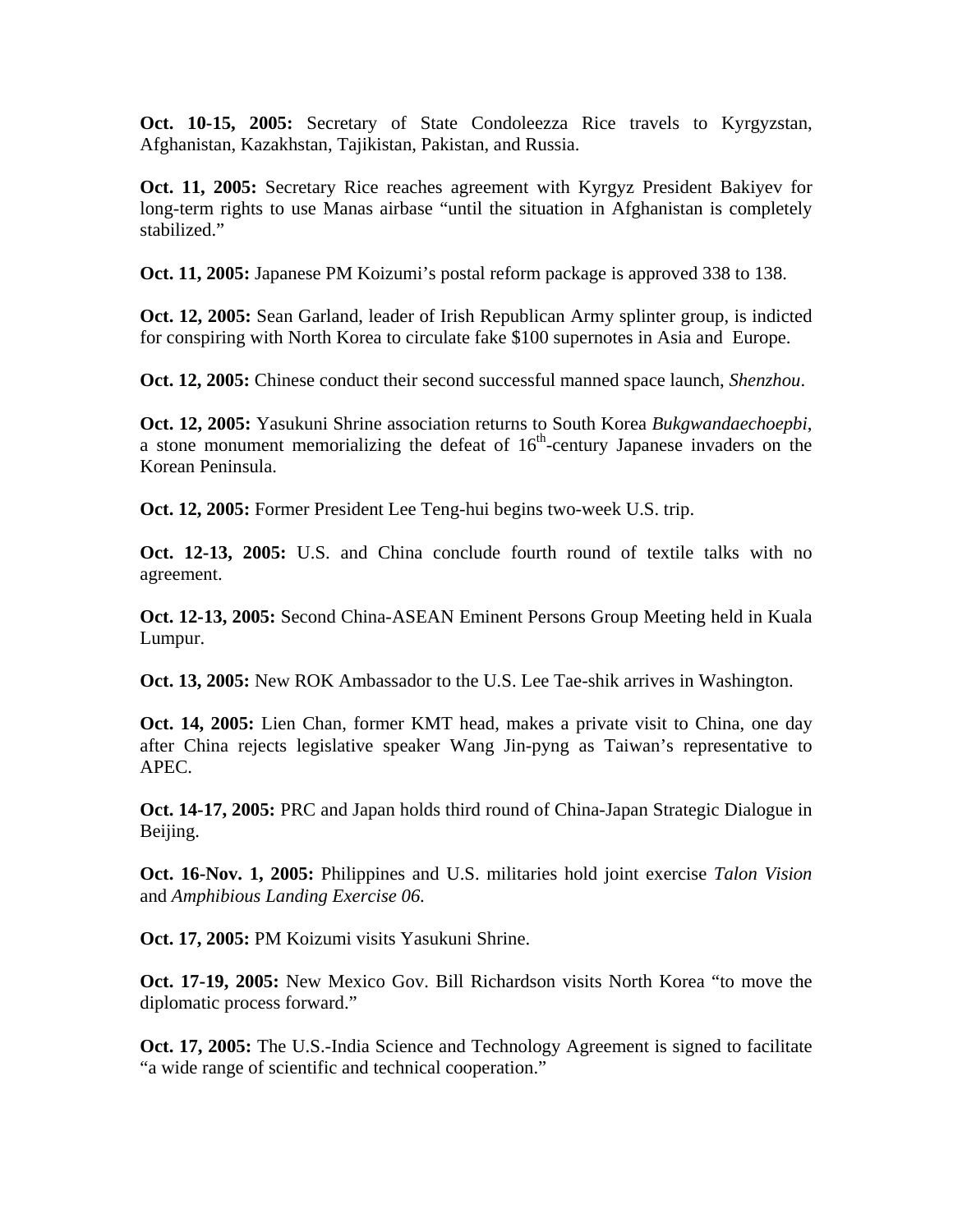**Oct. 17-25, 2005:** Defense Secretary Rumsfeld travels to China, South Korea, Mongolia, Kazakhstan, and Lithuania. He skips Japan.

**Oct. 18, 2005:** China cancels FM Machimura Oct. 23-24 visit due to Yasukuni visit.

**Oct. 19, 2005:** China's State Council issues first White Paper on the state of Chinese democracy.

**Oct. 19, 2005:** ROK FM Ban Ki-moon cancels trip to Japan and reports that Roh-Koizumi December talks will be postponed due to Koizumi's Yasukuni visit.

**Oct. 19-21, 2005:** Russia and China hold second round of Sino-Russian Strategic Security Talks in China.

**Oct. 21, 2005:** U.S.-ROK Security Consultative Talks held in Seoul.

**Oct. 21, 2005:** U.S. Treasury Department designates eight North Korean entities for supporting WMD proliferation and freezes their U.S. assets.

**Oct. 24, 2005:** Indonesia pulls another 2,500 troops from Aceh as part of August Helskini peace accord.

**Oct. 24, 2005:** Australia, Japan, and U.S. hold trilateral security talks in Tokyo to discuss Iraq, Afghanistan, and North Korea.

**Oct. 24-28, 2005:** Singapore PM Lee conducts his first visit to China.

**Oct. 26, 2005:** Japan and the U.S. reach agreement on relocation of U.S. bases on Okinawa and the construction of a heliport at Camp Schwab.

**Oct. 26-27, 2005:** SCO Summit meeting in Moscow.

**Oct. 28, 2005:** 11<sup>th</sup> round of inter-Korean economic talks held to discuss inter-Korea rail infrastructure, fisheries cooperation, and flood control projects. South and North open joint office to oversee inter-Korean trade in Kaesong.

**Oct. 28-30, 2005:** Chinese President Hu Jintao visits Pyongyang.

**Oct. 29, 2005:** U.S. and Japan hold "2+2" meeting in Washington, release document detailing transformation and realignment of the alliance. Japan supports U.S. plan to replace the *USS Kitty Hawk* with a nuclear-powered *Nimitz*-class aircraft carrier in Yokosuka, Japan.

**Oct. 31-Nov. 2, 2005:** President Hu visits Vietnam.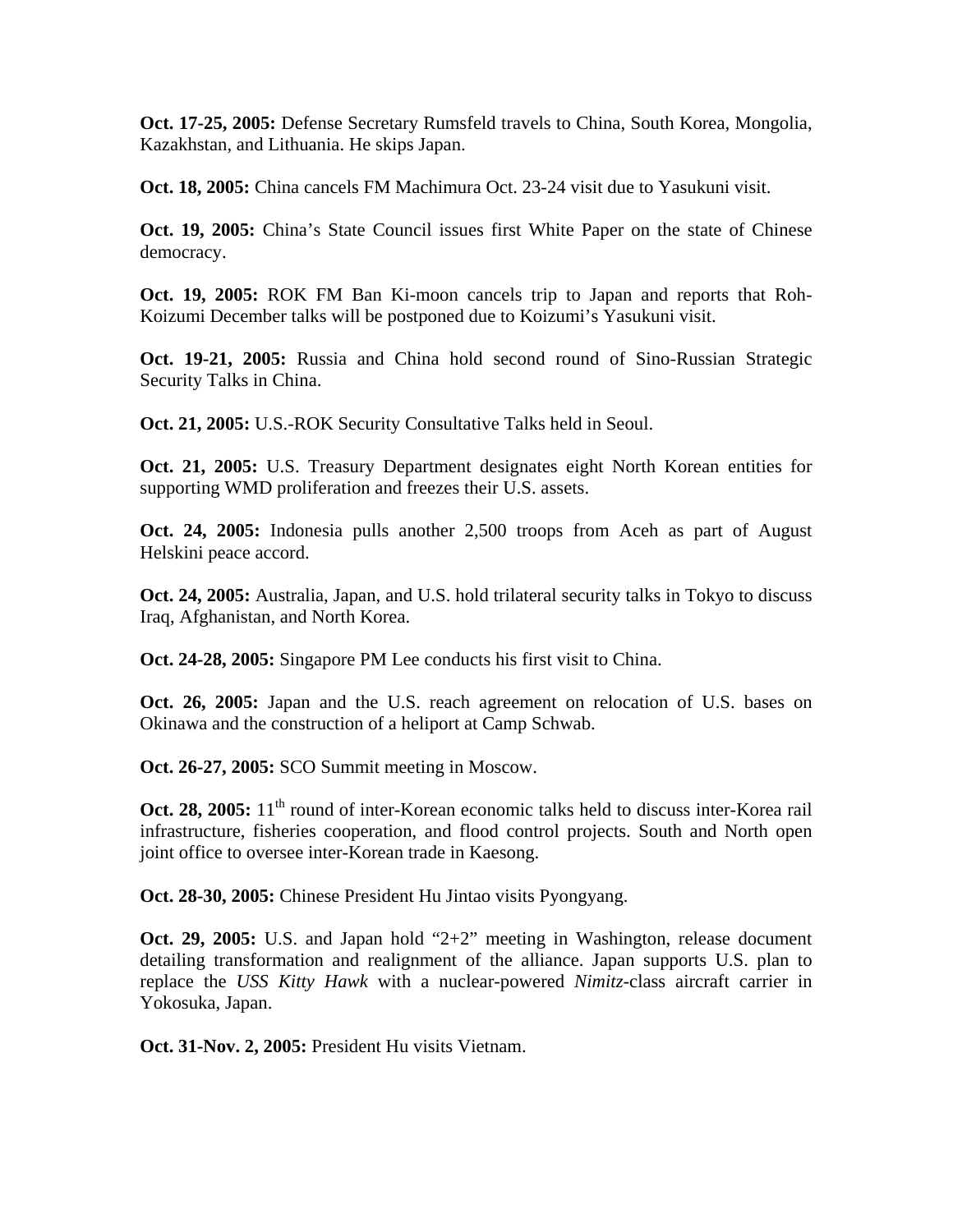**Oct. 31, 2005:** Koizumi reshuffles Cabinet. Abe Shinzo is named chief Cabinet secretary and Aso Taro is foreign minister.

**Oct. 31-Nov. 4, 2005:** Former ROK President Kim Young-sam visits Taiwan.

**Nov. 1, 2005:** North and South Korea agree to field joint teams for the Asian Games in Doha and the Olympic Games in Beijing.

**Nov. 3, 2005:** Japan and North Korea resume negotiations for normalization of relations.

**Nov. 5-11, 2005:** Twelfth round of inter-Korea family reunions held at Mt. Kumgang.

**Nov. 7-17, 2005:** U.S. and India holds *Cope India 2005* exercise near Calcutta, India..

**Nov. 8, 2005:** State Department cites China as one of eight "countries of particular concern" for denying religious freedom in its 2005 International Religious Freedom Report to the Congress.

**Nov. 9, 2005:** President Bush meets the Dalai Lama at the White House.

**Nov. 9-11, 2005:** Fifth round of Six-Party Talks takes place in Beijing.

**Nov. 11, 2005:** U.S. completes pull-out from Uzbek bases.

**Nov. 13, 2005:** Petrochemical explosion at the Jilin Petroleum and Chemical Company in China spills 100 tons of benzene into the Songhua River. The benzene slick is expected to reach Khabarovsk in mid-December.

**Nov. 15-16, 2005:** The 17<sup>th</sup> APEC ministerial meeting is held in Busan, Korea.

**Nov. 15-21, 2005:** President Bush visits South Korea, Japan, China, and Mongolia and attends the APEC Leaders' Meeting in Busan.

**Nov. 17, 2005:** President Hu state visit to Seoul, in advance of APEC.

**Nov. 18, 2005:** Agreement on 2006 New Year's cross-Strait charter flights announced.

**Nov. 18-19, 2005:** APEC Leaders' Meeting is held in Busan with numerous side meetings. Bush meets with Roh, ASEAN leaders, among others. Roh meets with Koizumi for 20 minutes; Hu refuses to meet Koizumi at all.

**Nov. 18-21, 2005:** U.S. and India hold first Defense Procurement and Production Group meeting to discuss ways to strengthen defense logistics, industrial, and technological cooperation.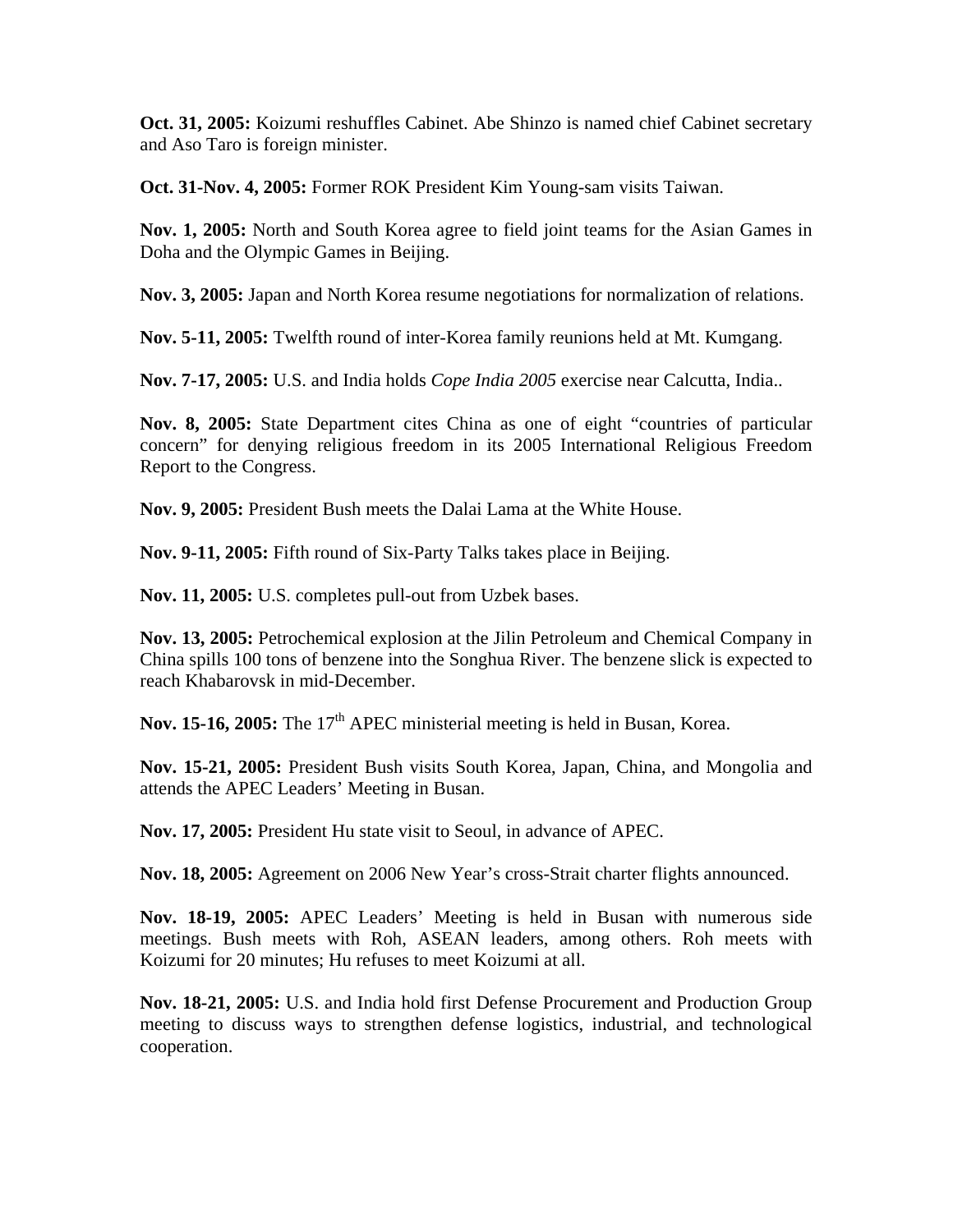**Nov. 19, 2005:** Asst. Secretary of State Christopher Hill, in discussing nuclear standoff with Pyongyang, says " it's time for the Chinese to take a little more responsibility to clean up that mess."

**Nov. 20, 2005:** Putin and Koizumi meet in Japan.

**Nov. 22, 2005:** U.S. restores mil-mil ties with Indonesia after a six-year ban over human rights concerns.

**Nov. 22, 2005:** KEDO board agrees to terminate light-water reactor project.

**Nov. 27-Dec. 3, 2005:** Mongolian President Enkhbayar visits China, signs agreements covering border demarcation, transportation, energy, education, and scientific research.

**Nov. 28, 2005:** State Department condemns Myanmar's military junta for extending opposition leader and Nobel Prize winner Aung San Suu Kyi's house arrest for 12 months.

**Dec. 4, 2005:** 250,000 protesters in Hong Kong demonstrate for the right to directly elect their leaders.

**Dec. 4-7, 2005:** Indian PM Manmohan Singh visits President Putin in Moscow.

**Dec. 6, 2005:** Pyongyang threatens to boycott Six-Party Talks unless the U.S. lifts sanctions issued Oct. 21 on North Korean companies for alleged counterfeiting, money laundering, and arms sales.

**Dec. 7, 2005:** Ambassador Vershbow calls North Korea "a criminal regime."

**Dec. 7-8, 2005:** U.S. and China hold second Senior Dialogue in Washington.

**Dec. 8, 2005:** PM Koizumi announces decision to extend for one year SDF activities in Iraq.

**Dec. 9-12, 2005:** China and Thailand hold naval search and rescue exercises in the Gulf of Thailand.

**Dec. 9, 2005:** Japan and the U.S. agree to extend the current agreement on Japan's cost sharing covering U.S. forces in Japan for an additional two years.

**Dec. 10, 2005:** Australia signs Treaty of Amity and Cooperation with ASEAN for a seat at the East Asia Summit.

**Dec. 11, 2005:** Brunei, Indonesia, Malaysia, and the Philippines agree to joint patrols of the Sulawesi Sea, an area often hit by kidnappers and pirates.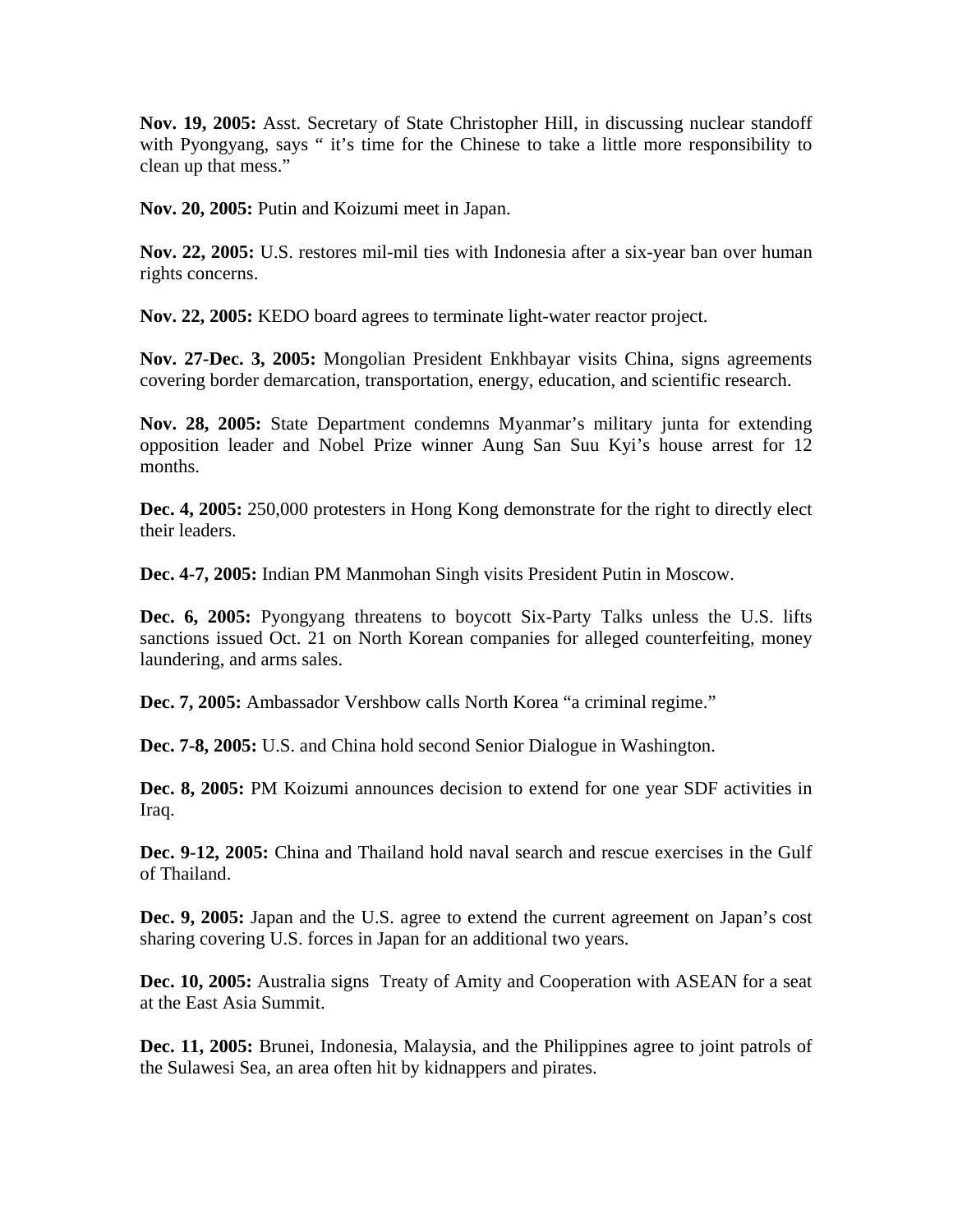**Dec. 12, 2005:** Japan partially lifts ban on U.S. beef.

**Dec. 12, 2005:** China releases white paper on "China's Peaceful Development Road."

**Dec. 12, 2005:** ASEAN Plus Three (A+3) held in Kuala Lumpur, Malaysia. There are no scheduled China-Japan or Japan-Korea side meetings due to Koizumi's visit to Yasukuni.

**Dec. 12-13, 2005:** ASEAN annual summit and ASEAN Plus One meetings held in Kuala Lumpur.

**Dec. 13, 2005:** Russian President Vladimir Putin attends Russia-ASEAN meeting in Kuala Lumpur.

**Dec. 13, 2005:** ROK and ASEAN sign accord to complete free trade agreement by end of 2006.

**Dec. 13, 2005:** PM Singh meets with ASEAN for the fourth India-ASEAN summit. India also meets with Japan and South Korea in separate bilateral meetings on the sidelines.

**Dec. 13-16, 2005:** Seventeenth inter-Korea ministerial talks are held on Jeju island.

**Dec. 13-18, 2005:** Sixth WTO Ministerial Conference is held in Hong Kong.

**Dec. 14, 2005:** East Asia Summit is held in Kuala Lumpur with ASEAN, China, Japan, Korea, Australia, New Zealand, India in attendance and Russia as observer.

**Dec. 14-16, 2005:** ROK President Roh makes state visit to the Philippines.

**Dec. 16, 2005:** First shipment of U.S. beef since 2003 arrives in Japan.

**Dec. 16, 2005:** At the request of the U.S., the UNSC hears a briefing on human rights abuses in Myanmar.

**Dec. 19, 2005:** Aceh Monitoring Mission reports that the last weapons held by Aceh Freedom Movement (GAM) turned over to the government.

**Dec. 20, 2005:** ROK Unification Minister Chung Dong-young meets with Secretary Rice in Washington to brief her on the outcome of the inter-Korea talks.

**Dec. 20, 2005:** DPRK official news agency reports North Korea will start to develop and build light-water reactors based on indigenous technology.

**Dec. 21, 2005:** Hong Kong legislators defeat a Beijing-backed proposal to revamp the Hong Kong political system because it did not have a timetable for one-person one-vote general elections.